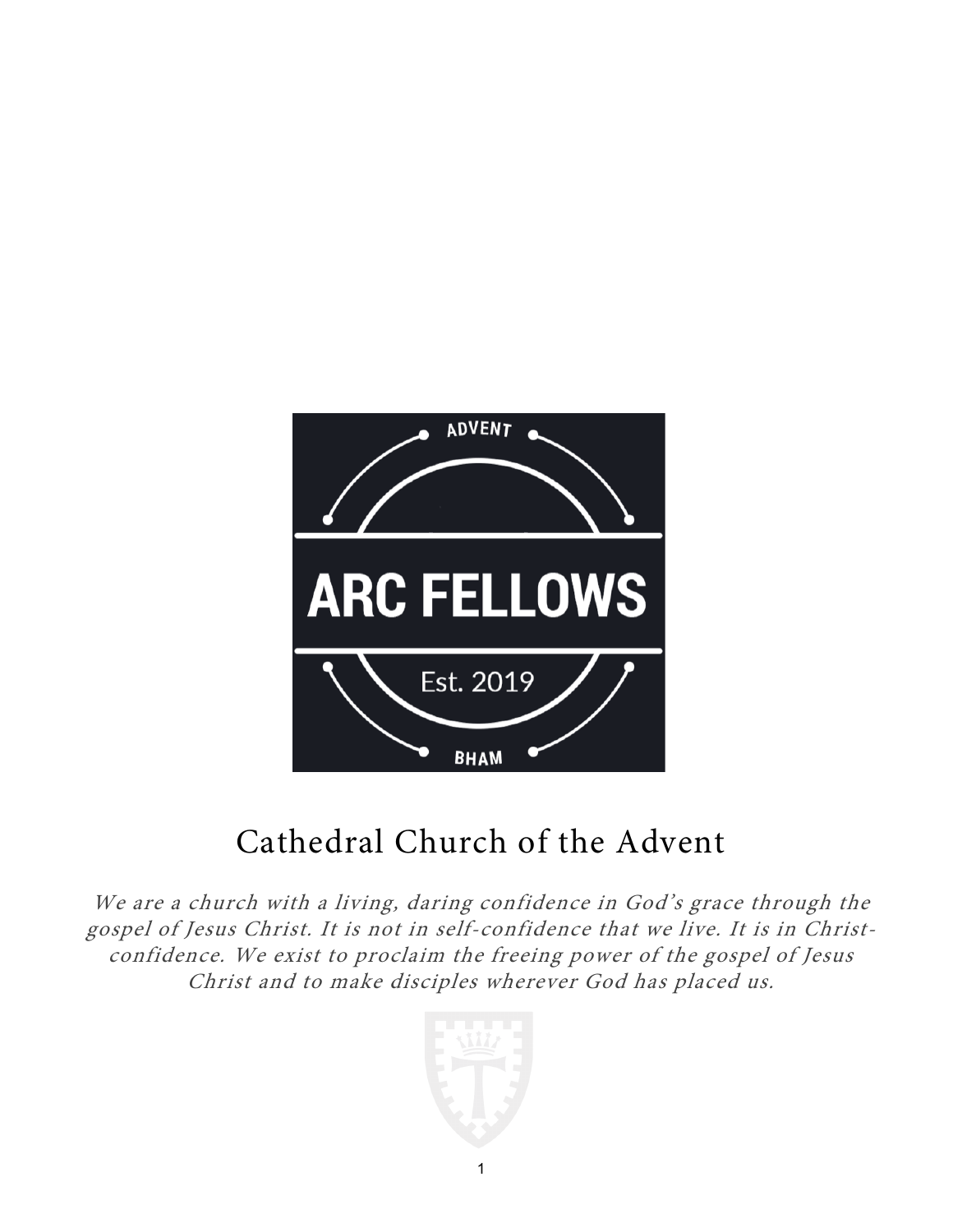#### What is Arc Fellows?

Arc Fellows is a 10-month program for recent college grads, aged 21-24, living and working in Birmingham, who desire to grow in their relationship with Christ and have Christian community. As an Arc Fellows, you will get to grow in Christian community through weekly Bible studies, a service role in the church, mentorship, and monthly socials.

Being an Arc Fellow will give you an opportunity to immediately get plugged in to a community and a church home as you transition from college— all while living and working in Birmingham! It is our hope that as an Arc Fellow, you will experience lasting Christian community and deepen your relationship with Jesus Christ.

Whether you were really involved in Christian fellowship in college or whether you see Arc Fellows as a chance to reconnect with the church and the Lord, our prayer is that throughout your time as an Arc Fellow God would grow you in love and knowledge of him and your neighbor.

### Commitments + Expectations

Being an Arc Fellows involves the following commitments:

- (1) Community Each Fellow will commit to the Arc Fellows community, attending weekly bible studies and monthly socials, and Sunday services.
	- a. The expectation is that Fellows will be at Church on Sunday each week. (Within reason)
- (2) Discipleship Each fellow will have a mentor that they will commit to meet with twelve times during the program.
- (3) Service Each fellow will have and commit to a service placement in the church during the program.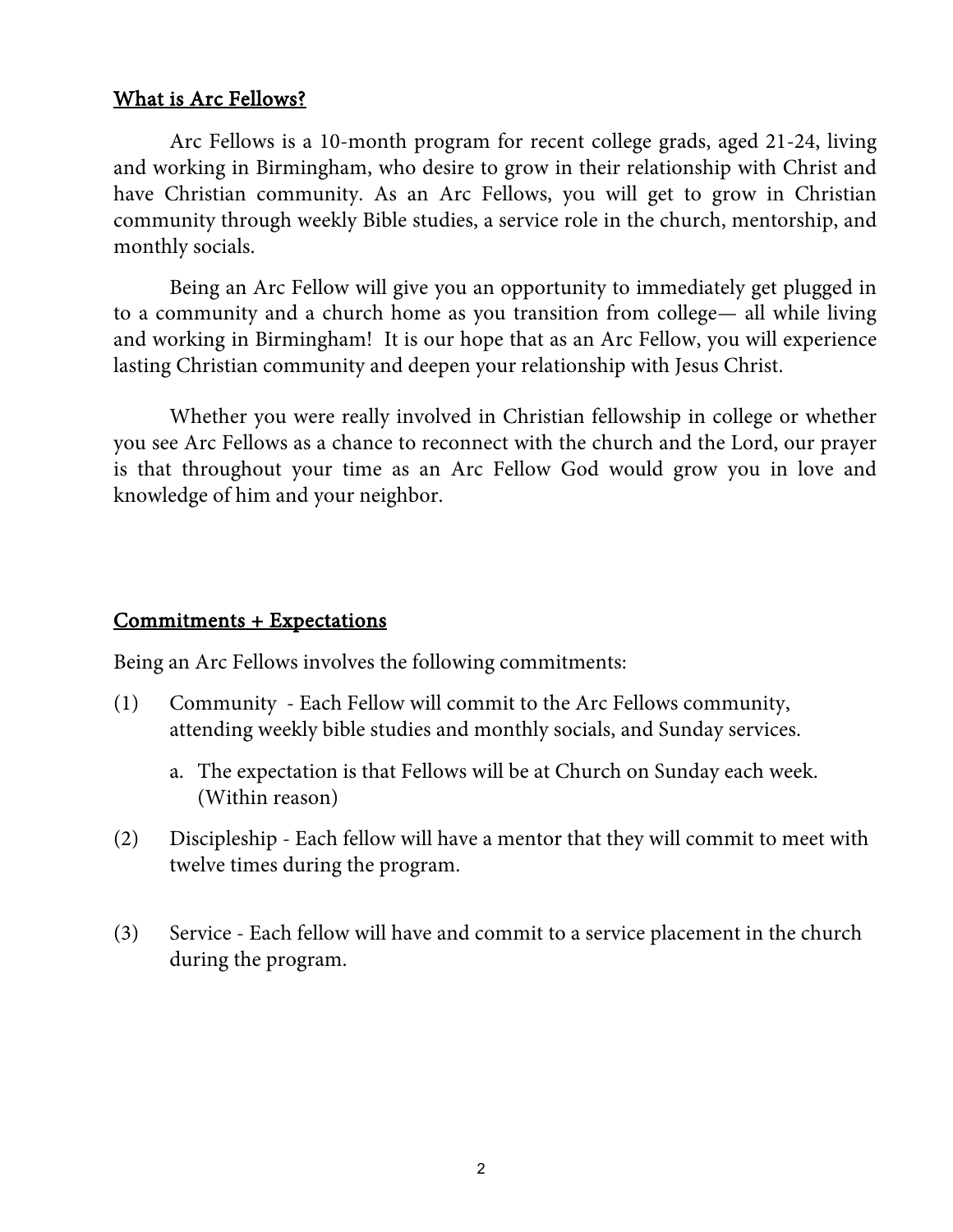## Application Form

|                         | Personal Information         |                                                                                            |               |                                               |                                                  |
|-------------------------|------------------------------|--------------------------------------------------------------------------------------------|---------------|-----------------------------------------------|--------------------------------------------------|
| Full Name:              |                              |                                                                                            |               |                                               | Date:                                            |
|                         | Last                         |                                                                                            | First         | M.I.                                          |                                                  |
| Address:                |                              |                                                                                            |               |                                               |                                                  |
|                         | <b>Street Address</b>        |                                                                                            |               |                                               | Apartment/Unit #                                 |
|                         |                              |                                                                                            |               |                                               |                                                  |
|                         | City                         |                                                                                            |               | <b>State</b>                                  | ZIP Code                                         |
| Phone:                  |                              |                                                                                            | Email         | <u> 1989 - Andrea Amerikaanse politiker (</u> |                                                  |
| Gender:                 |                              |                                                                                            | Date of Birth |                                               | <u> 1989 - Jan Stein, amerikansk politiker (</u> |
| Work Information        |                              |                                                                                            |               |                                               |                                                  |
|                         |                              |                                                                                            | Degree:       |                                               |                                                  |
| <b>Graduation Date:</b> |                              |                                                                                            |               |                                               |                                                  |
|                         |                              | <u> 1980 - Johann Barbara, martxa alemaniar a</u>                                          |               |                                               |                                                  |
|                         | Plans for Birmingham (It's   |                                                                                            |               |                                               |                                                  |
|                         | fine if you don't know yet): |                                                                                            |               |                                               |                                                  |
|                         |                              |                                                                                            |               |                                               |                                                  |
|                         | When will you move to        |                                                                                            |               |                                               |                                                  |
| Birmingham:             |                              |                                                                                            |               |                                               |                                                  |
| References              |                              |                                                                                            |               |                                               |                                                  |
|                         |                              | Please list two references (one personal/pastoral and one can be professional or academic) |               |                                               |                                                  |
| Full Name:              |                              |                                                                                            |               | Relationship:                                 |                                                  |
| Email:                  |                              |                                                                                            |               | Phone:                                        |                                                  |
| Address:                |                              |                                                                                            |               |                                               |                                                  |
| Full Name:              |                              |                                                                                            |               | Relationship:                                 |                                                  |
| Email:                  |                              |                                                                                            |               | Phone:                                        |                                                  |
| Address:                |                              |                                                                                            |               |                                               |                                                  |
| <b>Sunday Service</b>   |                              |                                                                                            |               |                                               |                                                  |
|                         |                              | Which Sunday service will you prefer to attend? (Circle One)                               |               |                                               |                                                  |
| Traditional:            |                              | 7:30am                                                                                     | 9:00am        | 11:00am-Nave                                  |                                                  |
| Contemporary:           |                              | 11:00am-Refectory                                                                          | 5:00pm        |                                               |                                                  |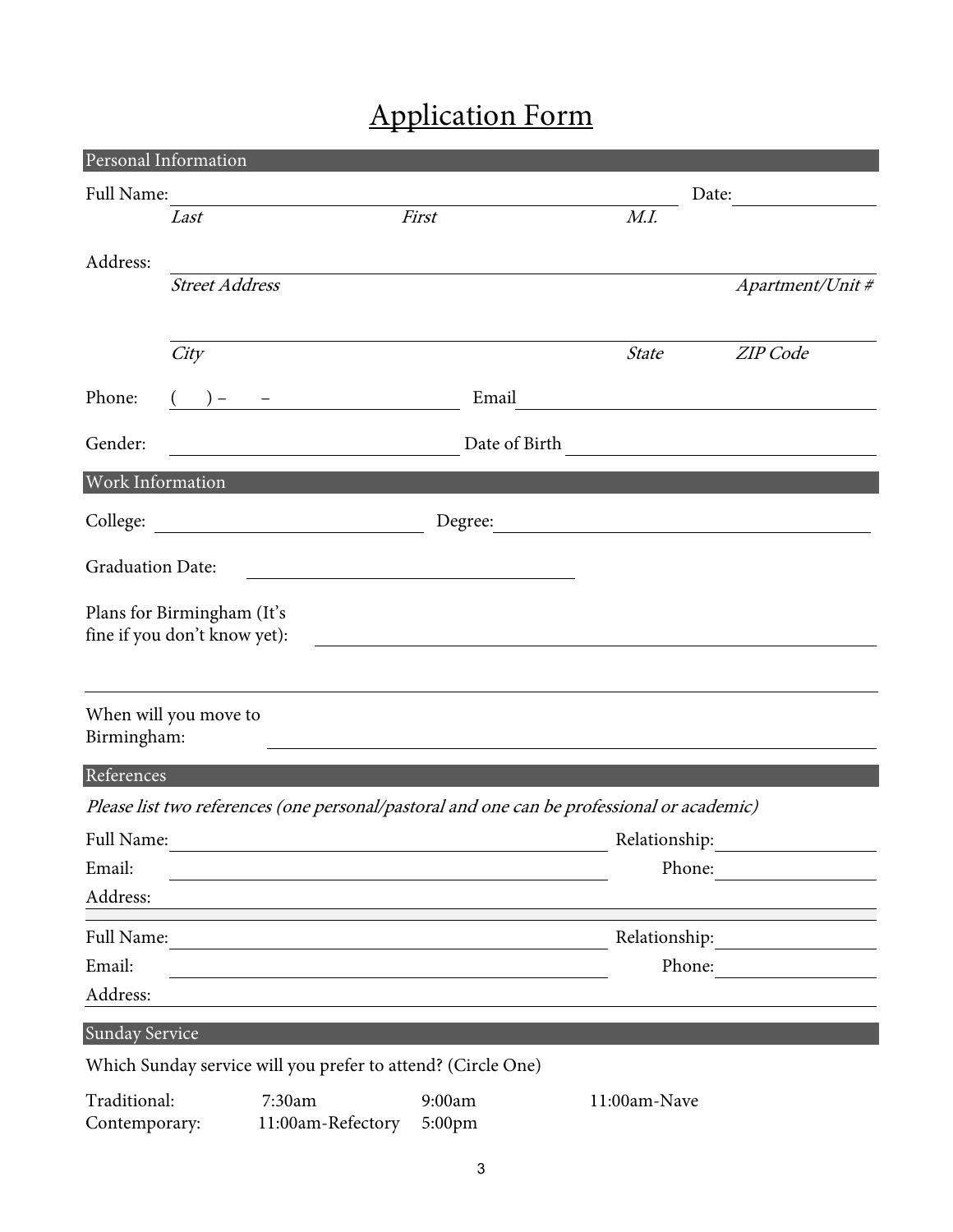#### Area of Service

Which ministry would you be interested in serving in? (Rank your top three with #1 being the one of highest interest.)

| Sunday Volunteer              | Children's Sunday School | Mission and Outreach    Youth Ministry    Pastoral Care |  |
|-------------------------------|--------------------------|---------------------------------------------------------|--|
|                               |                          |                                                         |  |
| <b>Background Information</b> |                          |                                                         |  |

1. In your words, what is the gospel?

2. How did you become a Christian?